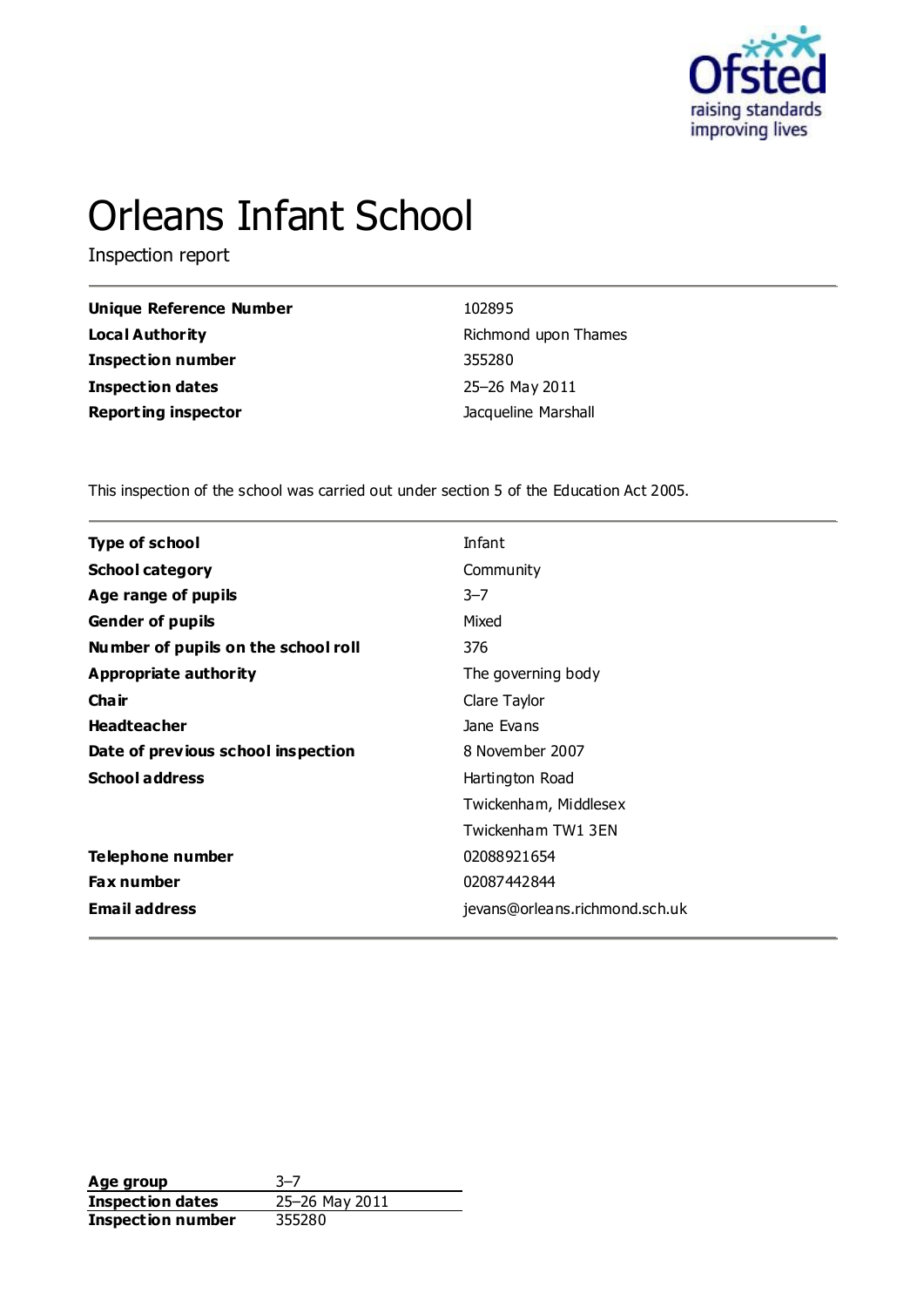The Office for Standards in Education, Children's Services and Skills (Ofsted) regulates and inspects to achieve excellence in the care of children and young people, and in education and skills for learners of all ages. It regulates and inspects childcare and children's social care, and inspects the Children and Family Court Advisory Support Service (Cafcass), schools, colleges, initial teacher training, work-based learning and skills training, adult and community learning, and education and training in prisons and other secure establishments. It assesses council children's services, and inspects services for looked after children, safeguarding and child protection.

Further copies of this report are obtainable from the school. Under the Education Act 2005, the school must provide a copy of this report free of charge to certain categories of people. A charge not exceeding the full cost of reproduction may be made for any other copies supplied.

If you would like a copy of this document in a different format, such as large print or Braille, please telephone 0300 123 4234, or email **[enquiries@ofsted.gov.uk](mailto:enquiries@ofsted.gov.uk)**.

You may copy all or parts of this document for non-commercial educational purposes, as long as you give details of the source and date of publication and do not alter the documentation in any way.

To receive regular email alerts about new publications, including survey reports and school inspection reports, please visit our website and go to 'Subscribe'.

Royal Exchange Buildings St Ann's Square Manchester M2 7LA T: 0300 123 4234 Textphone: 0161 618 8524 E: **[enquiries@ofsted.gov.uk](mailto:enquiries@ofsted.gov.uk)**

W: **[www.ofsted.gov.uk](http://www.ofsted.gov.uk/)**

© Crown copyright 2011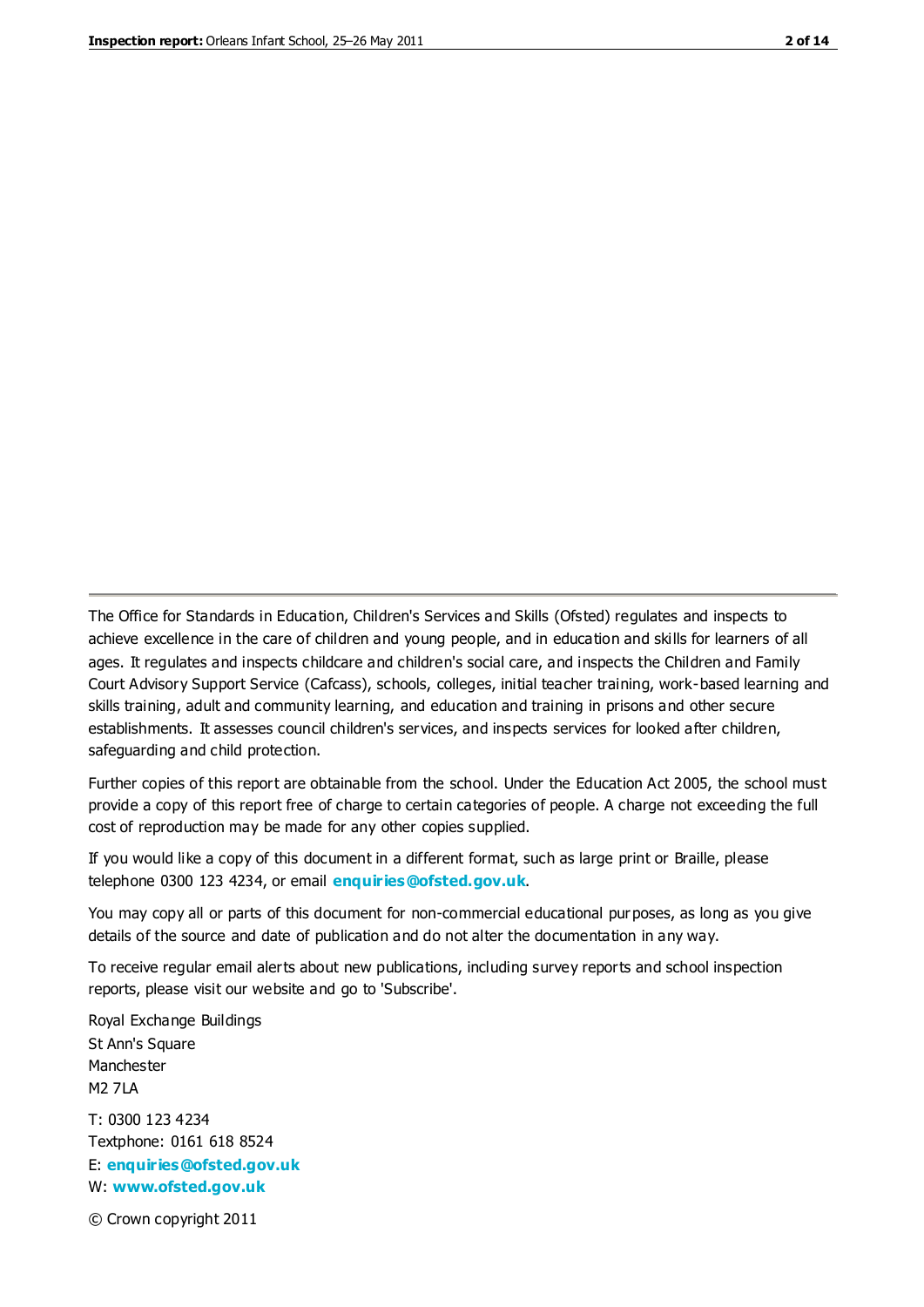## **Introduction**

This inspection was carried out by three additional inspectors. The inspectors observed teaching and learning in 15 lessons, observed 11 teachers and held meetings with groups of pupils, staff, school leaders and representatives of the governing body. They observed the school's work and looked at the school's documentation, including policies such as those relating to safeguarding, data on pupils' progress, attendance figures and the school's development planning. They scrutinised pupils' work and evaluated 160 questionnaire responses received from parents and carers.

The inspection team reviewed many aspects of the school's work. It looked in detail at a number of key areas.

- The effectiveness of the school's strategies for improving the learning and progress for all pupils, particularly groups such as the most able.
- The use staff make of assessment information to support and challenge pupils' learning.
- The effectiveness of leaders in checking, reviewing and taking actions to build on the high standards already achieved and tackle any relative weaknesses in provision, such as writing.

## **Information about the school**

This is larger than the average sized infant school. The pupils come from both White British families and a wide range of other minority ethnic backgrounds, with 22 different first languages recorded. A tenth of the pupils speak English as an additional language and of these, the majority are at the early stages of learning English. The proportion of pupils with special educational needs and/or disabilities, including those with a statement of special educational needs, is below average and represents a range of needs. The proportion of pupils known to be eligible for free school meals is below average. Over the last two years, there have been many changes to staff, with a third of the teaching staff new to the school during this period. The school has gained the Healthy Schools accreditation, Sports Mark, and Silver Eco and International Awards.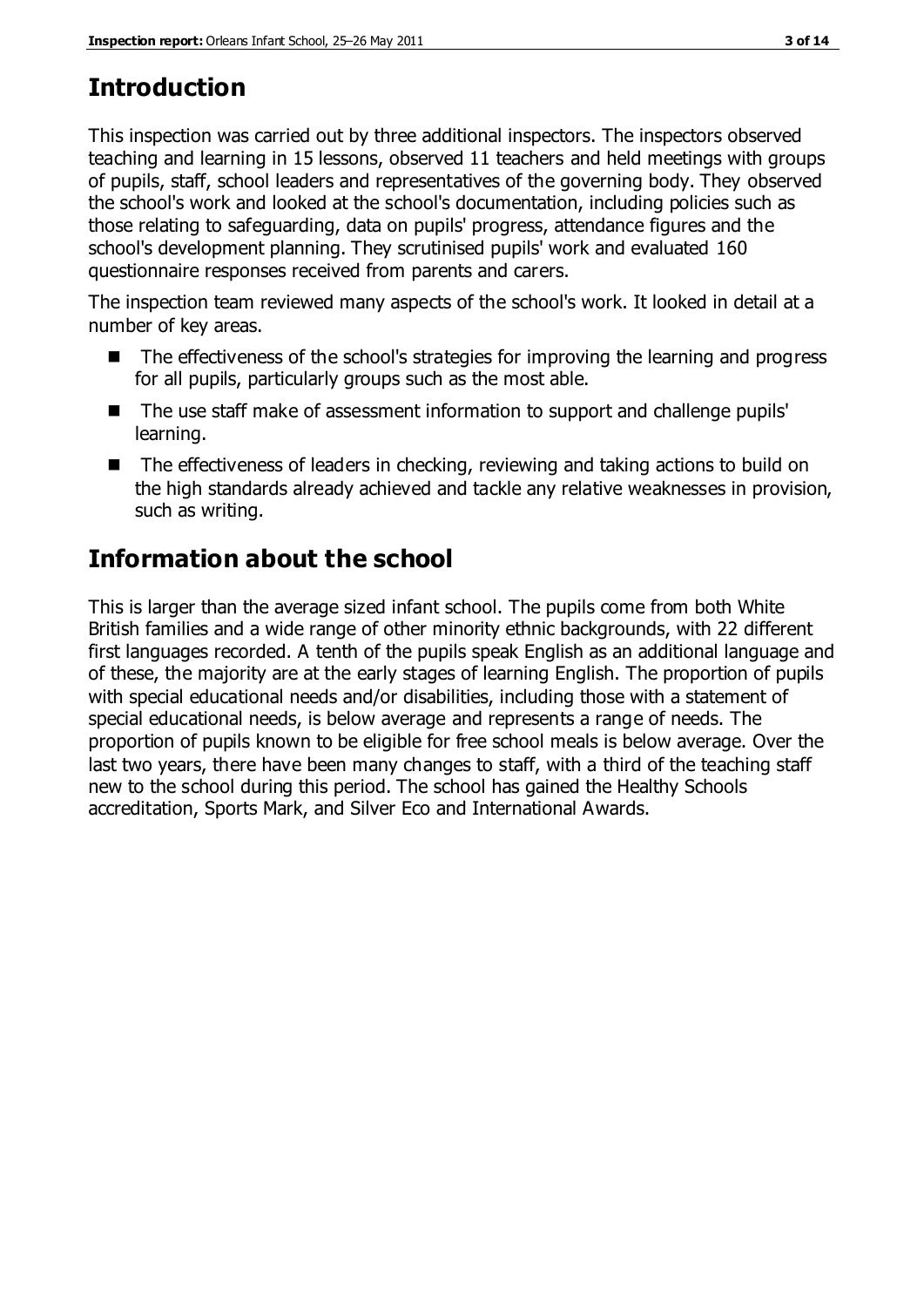## **Inspection judgements**

| Overall effectiveness: how good is the school?  |  |
|-------------------------------------------------|--|
|                                                 |  |
| The school's capacity for sustained improvement |  |

## **Main findings**

This is an outstanding school. Since the last inspection, staff and the governing body have worked exceptionally hard to maintain the high standards that pupils reach by the time they leave in Year 2. There is a very strong focus on every aspect of the school's pastoral care that ensures that pupils and their families are extremely well supported, and the school provides tremendously high levels of care, guidance and support. All staff work especially closely together to ensure that pupils achieve outstandingly in their learning and develop exceptionally as mature and caring individuals. Pupils benefit from particularly supportive relationships with all staff and display a great deal of enthusiasm for learning.

The school has made it a high priority to maintain good teaching and learning for the pupils throughout a period of staff changes and recent appointments. Senior leaders and the governing body have an exceptionally clear awareness of the school's performance and look constantly for ways to improve pupils' attainment and personal development further. For example, there is a strong shared commitment amongst all staff to raising attainment still further for all pupils, as seen in the steady improvement to already high standards. The school has focused very effectively on systematically developing pupils' writing. They have been particularly successful in engaging and encouraging boys to write through the wealth of experiences provided in the curriculum as well as ensuring more pupils reach the higher levels. This constant striving to reflect on outstanding practice and still look for ways to improve, together with leaders' extremely accurate self-evaluation and actions to build upon the good levels of pastoral care seen at the time of the last inspection, show that the school has an excellent capacity for further improvement.

Pupils' achievement is outstanding, principally because the school adapts its exceptional curriculum particularly well to ensure that every individual's needs are met and pupils are thoroughly engaged in their learning. Although there is a small degree of variability between different classes, all groups of pupils make exceptionally rapid progress from their starting points in the Early Years Foundation Stage to when they leave to join the junior school. All staff know the pupils' abilities extremely well. This is because of the highly effective checks regularly made on their progress and the considerable skill with which the school adapts and targets the well-focused support it gives individual pupils. Teachers and other adults mark pupils' work alongside them and discuss the next steps in their learning. However, some inconsistencies remain and, as a result, opportunities are sometimes missed to ensure pupils always have a clear understanding of what they are working on next and how to get better.

## **What does the school need to do to improve further?**

Raise the quality of teaching to consistently match that of the best by: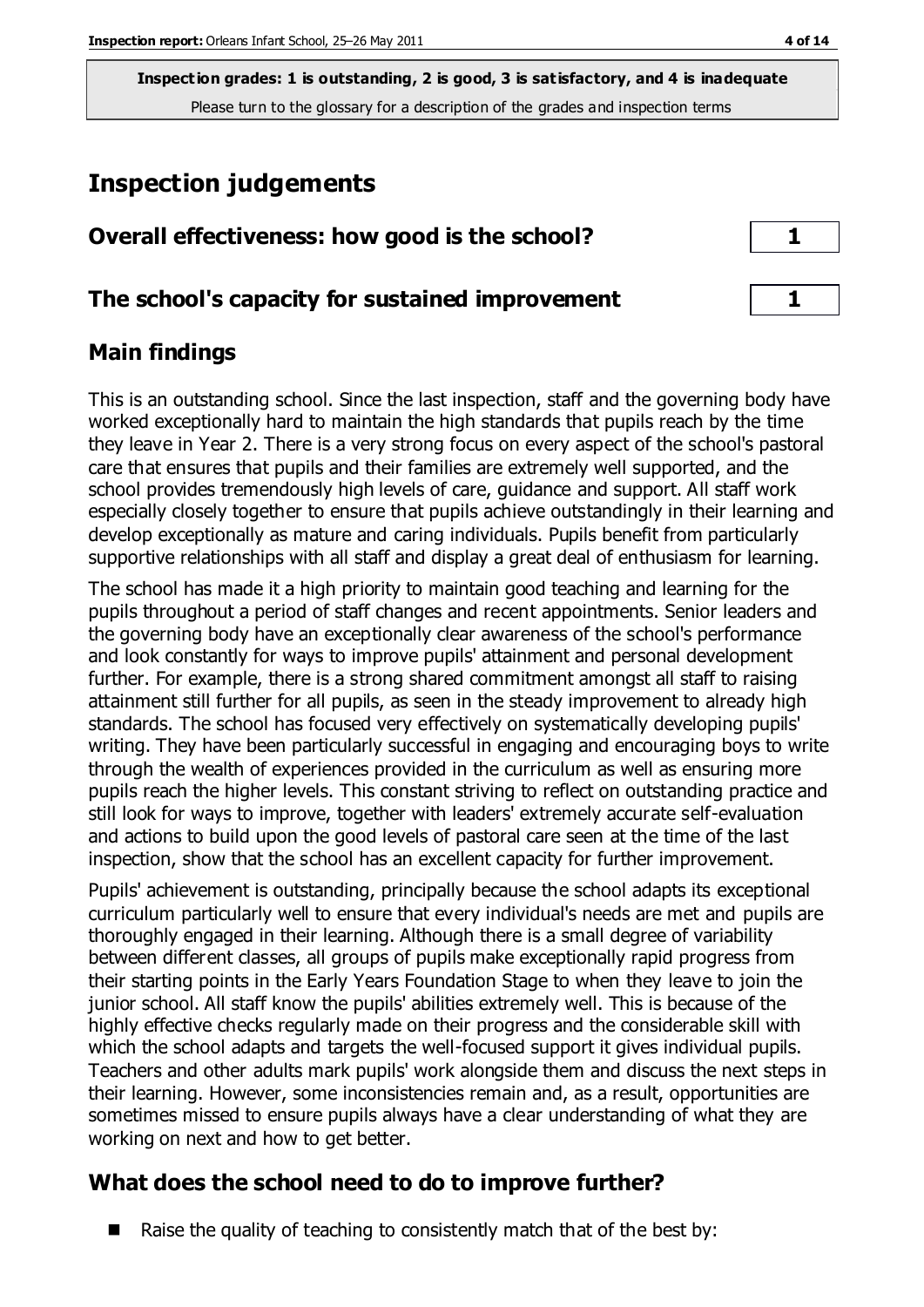building on the outstanding practice already seen in some classes to ensure that pupils always understand exactly what to do to improve their work and know the next steps in their learning.

### **Outcomes for individuals and groups of pupils 1**

Pupils achieve extremely well academically. They are usually clear about their learning and, in the best lessons observed, talked with confidence about their learning and shared their ideas willingly with one another. During a literacy session, pupils in Year 1 were very keen as the teacher skilfully challenged them to use class writing targets to improve their story opening. Pupils used skills they had mastered in previous lessons and understood completely what they were learning. This enabled them to contribute their own suggestions with confidence about how the writing could be improved. They discussed alternative adjectives and connectives as well as having great fun using their 'Kung-Fu' punctuation actions to spot where exclamation marks and commas could be added. Pupils of all ages talk eagerly about what they have been learning and know they have individual targets. They are keen to know how to improve when their work is marked, engaging them effectively in the next steps in their learning. However, opportunities to do this are sometimes missed and this slows their progress in those lessons.

The trend in attainment in the Year 2 national tests over the last three years has been consistently high. Over time, pupils make outstanding progress from starting points that are at expected levels as they enter the school in the Early Years Foundation Stage. Since the last inspection, progress throughout the school has improved and is now outstanding. This is the result of the whole-school focus on improving the quality of checks made on pupils' achievement. Through this, the school has ensured that different groups, such as boys in literacy and the higher achievers, are targeted extremely effectively. Consequently, all pupils, including those with special educational needs and/or disabilities, in the early stages of learning English and those known to eligible for free school meals, make the same outstanding progress in reading, writing and mathematics.

Across the school, pupils achieve exceedingly well in their personal and social development. Pupils' behaviour is exemplary both in lessons and at play; they show considerable support for one another regardless of age, gender or ethnicity. Their very supportive approach to one another helps make the school a very safe and welcoming place. Consequently, pupils talk with tremendous enthusiasm about their school. Pupils' enjoyment of school life is evident in their eagerness to take on responsibilities. Whilst they are keen to do more, such opportunities have yet to be regularly planned for. They have a very good understanding of how to stay safe and healthy, successfully campaigning for additional activities at lunchtimes to help make the playground more active. Pupils' spiritual, moral, social and cultural development is outstanding overall. With many different ethnic heritages represented in the school population, their cultural awareness within the school is particularly strong. Pupils' ability to work well together from an early age, their excellent communication skills and their consistently above-average attendance are key factors in their outstanding development of basic skills and preparation for their future life and learning.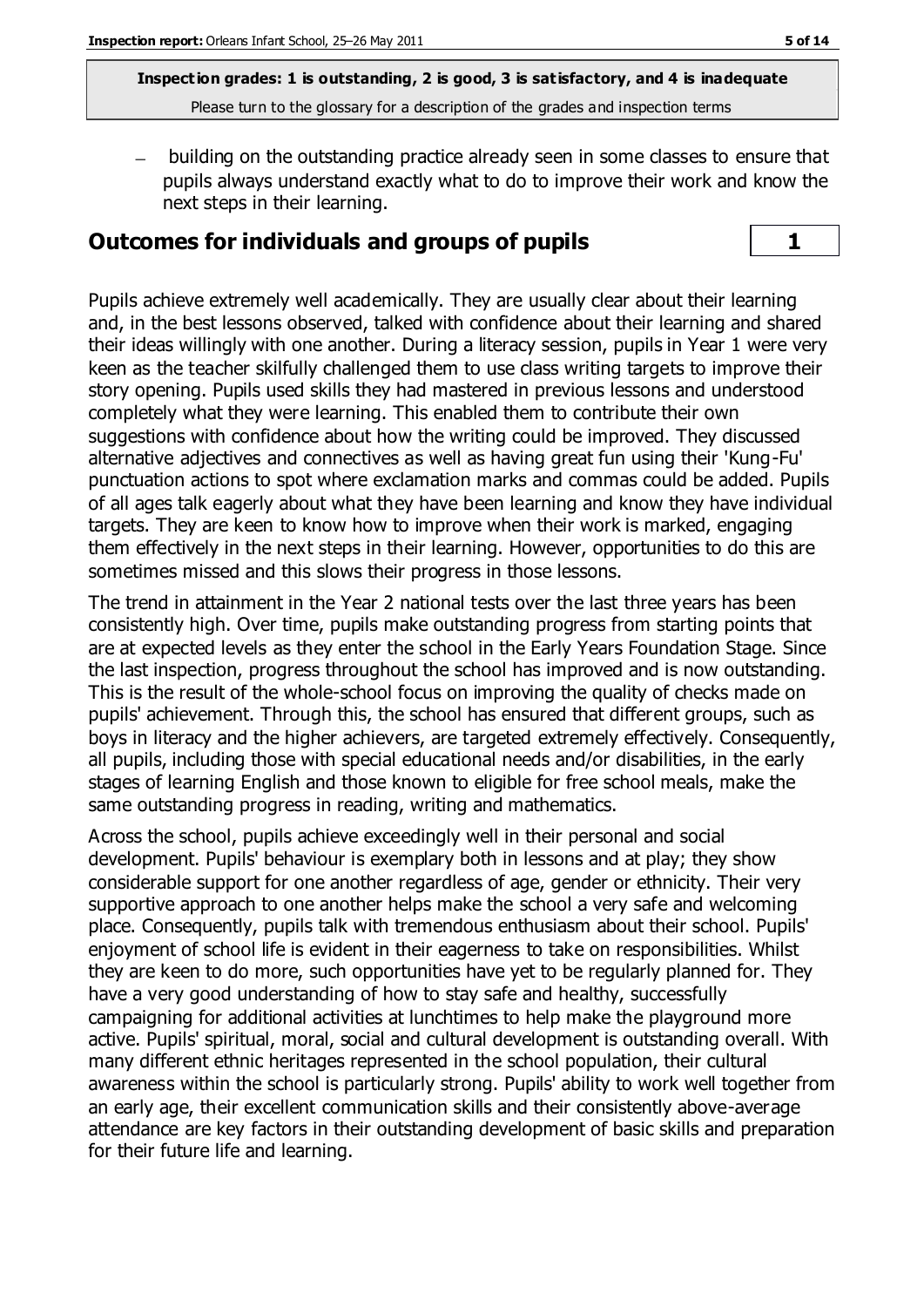## **Inspection grades: 1 is outstanding, 2 is good, 3 is satisfactory, and 4 is inadequate**

Please turn to the glossary for a description of the grades and inspection terms

These are the grades for pupils' outcomes

| Pupils' achievement and the extent to which they enjoy their learning                                                     | 1              |
|---------------------------------------------------------------------------------------------------------------------------|----------------|
| Taking into account:<br>Pupils' attainment <sup>1</sup>                                                                   | 1              |
| The quality of pupils' learning and their progress                                                                        | $\mathbf{1}$   |
| The quality of learning for pupils with special educational needs and/or disabilities<br>and their progress               | 1              |
| The extent to which pupils feel safe                                                                                      | 1              |
| Pupils' behaviour                                                                                                         | 1              |
| The extent to which pupils adopt healthy lifestyles                                                                       | 1              |
| The extent to which pupils contribute to the school and wider community                                                   | $\overline{2}$ |
| The extent to which pupils develop workplace and other skills that will contribute to<br>their future economic well-being | 1              |
| Taking into account:<br>Pupils' attendance <sup>1</sup>                                                                   | 1              |
| The extent of pupils' spiritual, moral, social and cultural development                                                   |                |

<sup>1</sup> The grades for attainment and attendance are: 1 is high; 2 is above average; 3 is broadly average; and 4 is low

## **How effective is the provision?**

The key features of the effective teaching are the excellent relationships adults have with pupils and the interest and fun generated in lessons, which help pupils to develop such positive attitudes to learning. In a Year 2 mathematics lesson all about fractions, pupils were immediately engaged as the teacher entered in the apron and hat of a well known pizza chain. Pizza boxes were used very effectively to demonstrate concepts practically whilst the teacher set high expectations for what they were to achieve. The teacher and other adults successfully used open-ended questioning to extend pupils' thought processes as well as keep interest and ensure pupils' very good understanding of their learning. Pupils were given every chance to talk about how to improve their work, confidently sharing their ideas and thoughts and, consequently, were very motivated and worked well collaboratively. Overall, assessment is thorough and is used very effectively to plan the next steps in their learning. However, sometimes adults miss opportunities to link pupils' targets to what they are learning in the lesson or ensure pupils know just how they can improve their work. In pupils' books where marking is best, pupils understand the next small steps needed to improve their learning and achieve their targets and, as a result, progress is accelerated.

The outstanding curriculum is particularly well adapted to take account of the needs of every individual, and is the cornerstone of the pupils' very high achievement. One example is the extremely effective use of well-trained additional adults in leading small groups and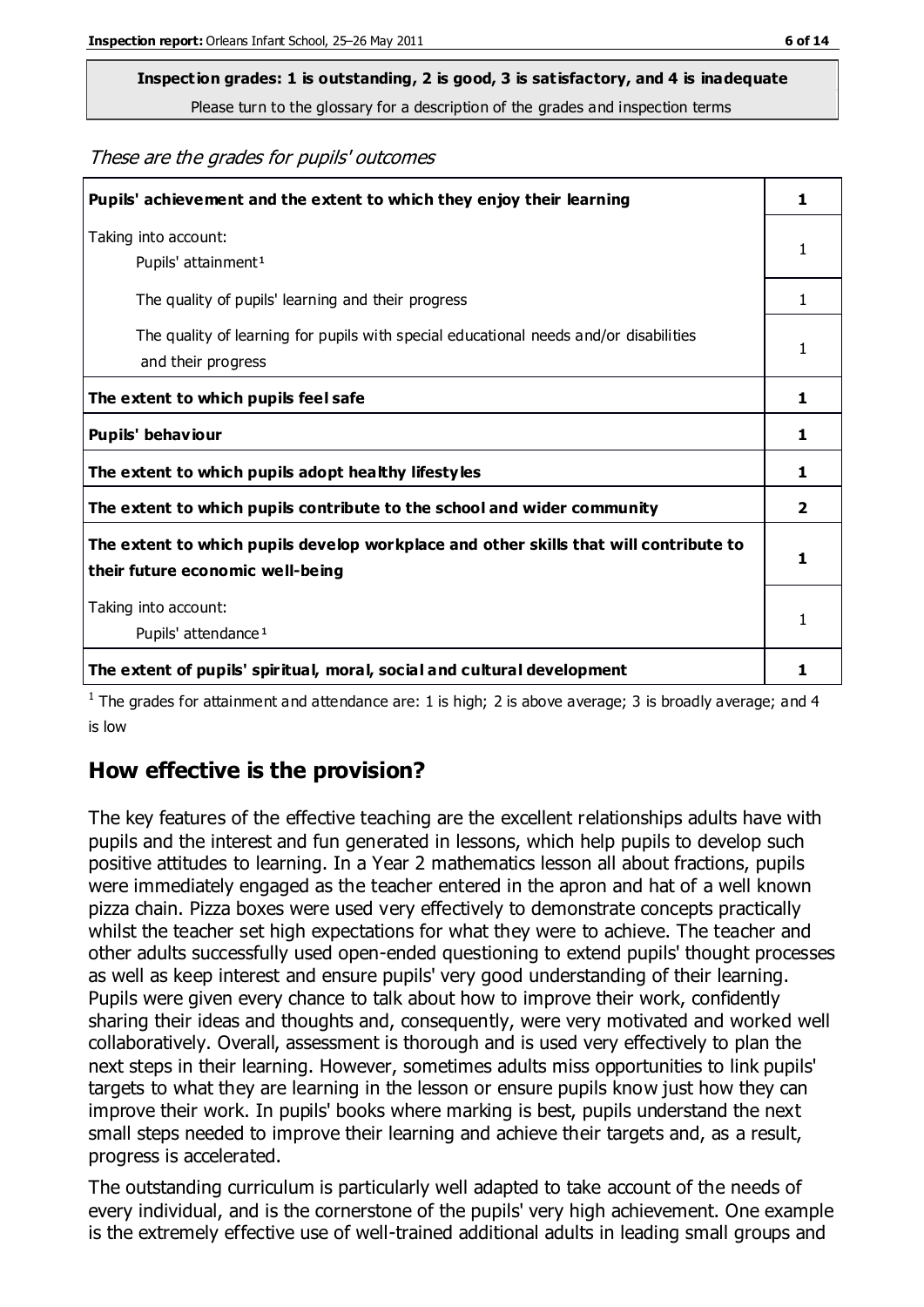within the class to ensure pupils, particularly those with special educational needs and/or disabilities, are supported extremely well in their learning. The learning environment, both indoors and outdoors, is outstanding. Pupils take ownership of their own learning, keen to explore and investigate all that is on offer. The extremely creative links planned between subjects help to stimulate and foster children's considerable interest, and provide further opportunities to challenge and stretch their learning. Along with the rich and varied range of visits and visitors who share their expertise with pupils, these creative links are extremely effective in supporting pupils' very positive attitudes. The programme of out-ofschool activities for pupils is strong. Clubs very effectively promote pupils' positive relationships and encourage healthy lifestyles.

Children's welfare and personal, social and health needs are catered for tremendously well because the school works exceptionally closely with parents and carers as well as outside agencies where needed. Staff build up extremely close relationships with pupils and their families, regularly sharing children's progress as well as being there to support when needed. In response to suggestions from parents and carers, the transition process is now particularly strong, with the same care taken over pupils moving from class to class as when they join or leave the school. This really is a school where 'every child matters' and staff at all levels go the extra mile to make a difference.

| The quality of teaching                                                                                    |  |
|------------------------------------------------------------------------------------------------------------|--|
| Taking into account:<br>The use of assessment to support learning                                          |  |
| The extent to which the curriculum meets pupils' needs, including, where relevant,<br>through partnerships |  |
| The effectiveness of care, guidance and support                                                            |  |

These are the grades for the quality of provision

## **How effective are leadership and management?**

The headteacher, supported exceptionally well by other senior leaders, provides a particularly clear vision for how the school can move forward. Despite the many new appointments, there is a tremendously positive spirit and a real team atmosphere of 'can do' amongst the staff. As part of the school's extremely effective development planning, leaders at all levels are positively encouraged to take on responsibilities and are fully involved in analysing the school's results and checking teaching to see where it is most effective and where improvements are needed. As a result, leaders have a very clear understanding of the school's overall strengths and weaknesses. The governing body plays an impressively effective role in checking how well the school is doing, ensuring that pupils' achievement and enjoyment in learning continue to be the school's main aims. Extremely good links with parents are helping the school to achieve its goals. These, along with outstanding links with other partners, are another of the contributory factors to the school's considerable success.

All staff play their part in ensuring that safeguarding procedures are rigorous, constantly checking to ensure exemplary practice is maintained across all areas. Similarly the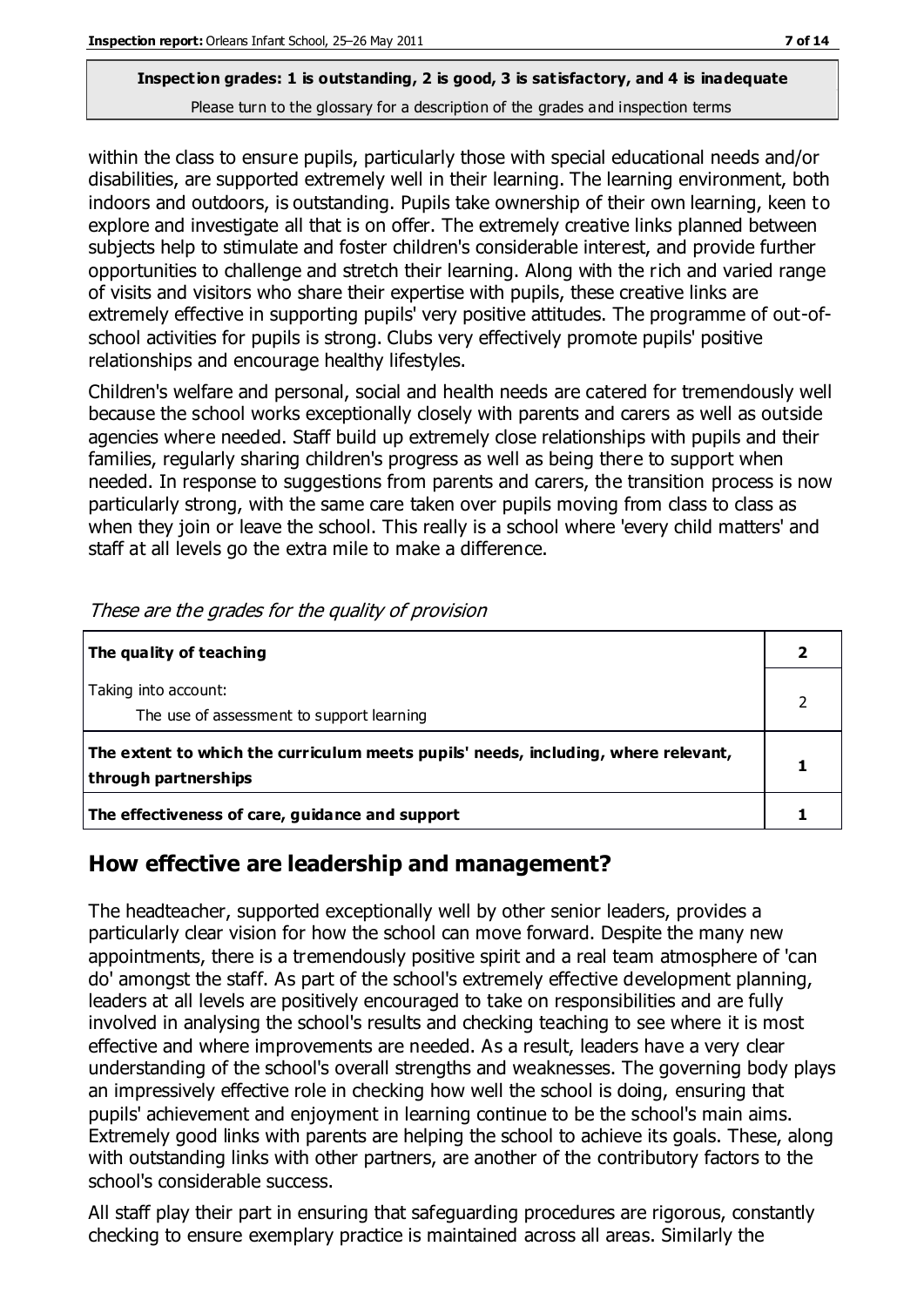## **Inspection grades: 1 is outstanding, 2 is good, 3 is satisfactory, and 4 is inadequate**

Please turn to the glossary for a description of the grades and inspection terms

governing body is extremely conscientious in making very regular checks on the school's procedures and systems. With new staff joining the school, very effective and regular staff training ensures everyone in the school is particularly vigilant in identifying any issues. The school's promotion of equality and diversity is excellent. Staff ensure that there is no discrimination between groups so that all children have opportunities to flourish individually and achieve exceptionally well. Pupils are encouraged to play their part in the school community and their understanding and contribution are developing well in this area. However, opportunities to respond to local issues are less frequent. Leaders have been particularly effective in promoting community cohesion at school and international levels. They are currently focused on raising pupils' cultural awareness from good to outstanding by providing the pupils with more opportunities to learn about the diversity of cultures in United Kingdom. The school is concentrating on building links with other schools to develop this aspect of work further.

| The effectiveness of leadership and management in embedding ambition and driving<br>improvement                                                                  |    |
|------------------------------------------------------------------------------------------------------------------------------------------------------------------|----|
| Taking into account:<br>The leadership and management of teaching and learning                                                                                   |    |
| The effectiveness of the governing body in challenging and supporting the<br>school so that weaknesses are tackled decisively and statutory responsibilities met |    |
| The effectiveness of the school's engagement with parents and carers                                                                                             | 1. |
| The effectiveness of partnerships in promoting learning and well-being                                                                                           | 1  |
| The effectiveness with which the school promotes equality of opportunity and tackles<br>discrimination                                                           |    |
| The effectiveness of safeguarding procedures                                                                                                                     | 1. |
| The effectiveness with which the school promotes community cohesion                                                                                              | 2  |
| The effectiveness with which the school deploys resources to achieve value for money                                                                             |    |

These are the grades for leadership and management

## **Early Years Foundation Stage**

Children in the Early Years Foundation Stage grow quickly in confidence, becoming keen explorers and learners by the time they enter Year 1. Children make good and often rapid progress, especially in those areas where their skills are weaker, entering Year 1 with above average attainment. The curriculum is adapted extremely effectively to engage and enthuse learners in all they do, with a well-balanced mixture of activities led by staff and those chosen by the children themselves. Staff are particularly successful in creating rich and stimulating surroundings where the transition between learning indoors and outside is seamless, particularly in the Reception classes.

Teaching is good overall, with examples of exemplary practice. However, opportunities are sometimes missed to plan activities that specifically extend children's learning and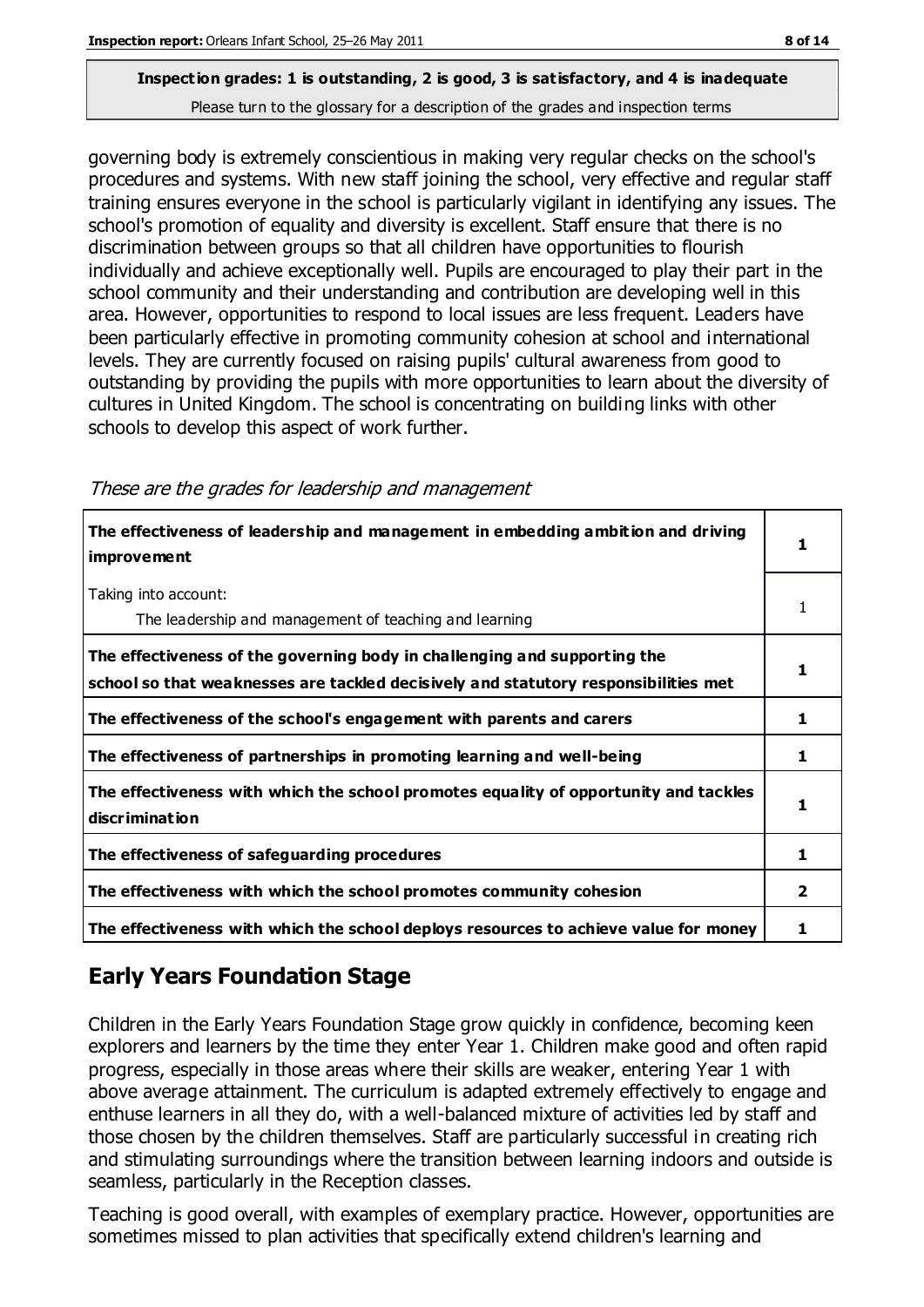accelerate their progress. Adults are skilled at moving on children's learning through good quality interventions as they play. A group of children talked animatedly about how they could write a recipe for making Rice Krispie cakes. They considered in what order to put the photos of the various stages of the recipe taken as they made the cakes the day before. The teacher helped them to refine their choice of words through her effective questions. Highly detailed planning ensured that the rest of the learning environment provided a wealth of other examples and opportunities for the children to practise and develop their understanding of writing instructions and recipes. Staff work very well with parents and carers to ensure there are really good levels of communication and the children get off to a very good start. Regular opportunities to share children's learning and achievements give parents and carers a real understanding of how they can help their children's development through everyday activities. The whole staff team, under the extremely effective management of the Early Years Foundation Stage leader, use assessment well to promote learning and are able to demonstrate clearly the particularly good gains that children make in all areas of learning.

| These are the grades for the Early Years Foundation Stage |  |  |
|-----------------------------------------------------------|--|--|
|-----------------------------------------------------------|--|--|

| Overall effectiveness of the Early Years Foundation Stage                             |  |
|---------------------------------------------------------------------------------------|--|
| Taking into account:<br>Outcomes for children in the Early Years Foundation Stage     |  |
| The quality of provision in the Early Years Foundation Stage                          |  |
| The effectiveness of leadership and management of the Early Years Foundation<br>Stage |  |

## **Views of parents and carers**

Around 42% of parents and carers returned the inspection questionnaire. The vast majority of responses were positive and most of the written comments expressed considerable satisfaction with the school. They commended the caring attitude of the school, its leadership, the quality of teaching and their children's enjoyment of school. Typical comments about the school included, 'An inspiring, caring and fun atmosphere', 'My child is excited and stimulated by the teaching in this school', 'She has developed a real thirst for learning' and 'A lovely, caring school where the wellbeing and happiness of children are paramount'.

A very small minority reported concerns over how the school meets their child's particular needs and their child's progress. Evidence gathered during the inspection showed that progress overall is outstanding. This is because the school is focused on using assessment information very effectively to tailor learning to individuals' needs. Regular meetings are held to discuss pupils' progress, and the open-door policy which encourages more informal opportunities to talk to staff is welcomed by parents and carers, as evidenced in some questionnaires which commented positively on this aspect of the school's work.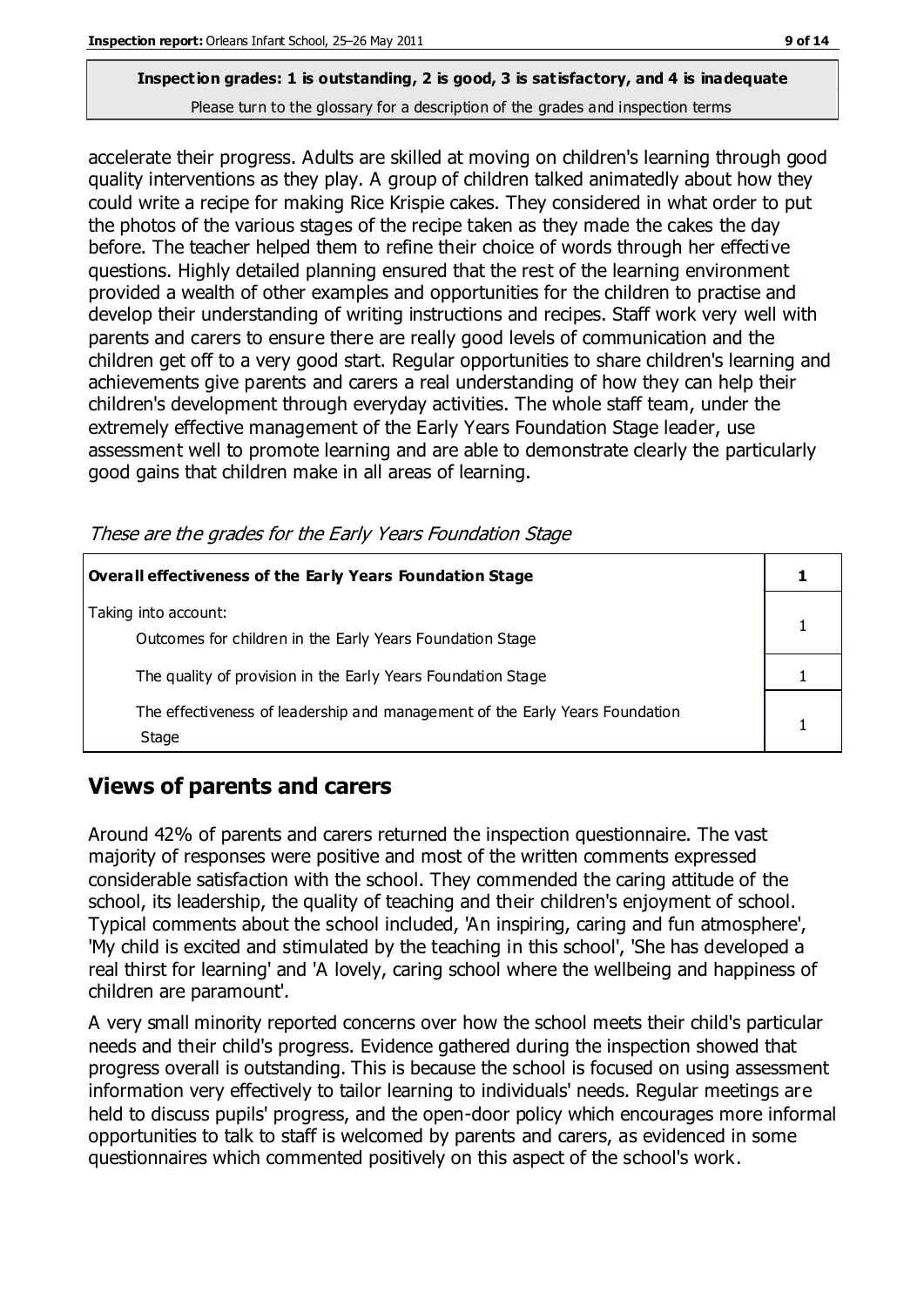#### **Responses from parents and carers to Ofsted's questionnaire**

Ofsted invited all the registered parents and carers of pupils registered at Orleans Infant School to complete a questionnaire about their views of the school.

In the questionnaire, parents and carers were asked to record how strongly they agreed with 13 statements about the school.

The received 160 completed questionnaires by the end of the on-site inspection. In total, there are 376 pupils registered at the school.

| <b>Statements</b>                                                                                                                                                                                                                                       | <b>Strongly</b><br>agree |               | <b>Agree</b> |               | <b>Disagree</b> |                | <b>Strongly</b><br>disagree |               |
|---------------------------------------------------------------------------------------------------------------------------------------------------------------------------------------------------------------------------------------------------------|--------------------------|---------------|--------------|---------------|-----------------|----------------|-----------------------------|---------------|
|                                                                                                                                                                                                                                                         | <b>Total</b>             | $\frac{1}{2}$ | <b>Total</b> | $\frac{1}{2}$ | <b>Total</b>    | $\frac{1}{2}$  | <b>Total</b>                | $\frac{1}{2}$ |
| My child enjoys school                                                                                                                                                                                                                                  | 127                      | 79            | 31           | 19            | 0               | $\mathbf 0$    | $\mathbf 0$                 | $\mathbf 0$   |
| The school keeps my child<br>safe                                                                                                                                                                                                                       | 119                      | 74            | 41           | 26            | 0               | $\mathbf 0$    | $\mathbf 0$                 | $\mathbf 0$   |
| My school informs me about<br>my child's progress                                                                                                                                                                                                       | 79                       | 49            | 74           | 46            | 6               | 4              | $\mathbf 0$                 | $\mathbf 0$   |
| My child is making enough<br>progress at this school                                                                                                                                                                                                    | 89                       | 56            | 62           | 39            | 9               | 6              | $\mathbf 0$                 | $\mathbf 0$   |
| The teaching is good at this<br>school                                                                                                                                                                                                                  | 116                      | 73            | 42           | 26            | $\overline{2}$  | $\mathbf{1}$   | $\mathbf 0$                 | $\mathbf 0$   |
| The school helps me to<br>support my child's learning                                                                                                                                                                                                   | 100                      | 63            | 56           | 35            | $\overline{2}$  | 1              | $\mathbf 0$                 | $\mathbf 0$   |
| The school helps my child to<br>have a healthy lifestyle                                                                                                                                                                                                | 95                       | 59            | 58           | 36            | $\overline{2}$  | $\mathbf{1}$   | $\overline{2}$              | $\mathbf{1}$  |
| The school makes sure that<br>my child is well prepared for<br>the future (for example<br>changing year group,<br>changing school, and for<br>children who are finishing<br>school, entering further or<br>higher education, or entering<br>employment) | 98                       | 61            | 51           | 32            | $\overline{2}$  | $\mathbf{1}$   | $\mathbf 0$                 | $\mathbf 0$   |
| The school meets my child's<br>particular needs                                                                                                                                                                                                         | 94                       | 59            | 53           | 33            | 13              | 8              | $\mathbf 0$                 | $\mathbf 0$   |
| The school deals effectively<br>with unacceptable behaviour                                                                                                                                                                                             | 88                       | 55            | 59           | 37            | 6               | $\overline{4}$ | $\mathbf 0$                 | $\pmb{0}$     |
| The school takes account of<br>my suggestions and concerns                                                                                                                                                                                              | 88                       | 55            | 61           | 38            | 6               | 4              | $\Omega$                    | 0             |
| The school is led and<br>managed effectively                                                                                                                                                                                                            | 99                       | 62            | 58           | 36            | $\mathbf{1}$    | $\mathbf{1}$   | $\mathbf{1}$                | $\mathbf{1}$  |
| Overall, I am happy with my<br>child's experience at this<br>school                                                                                                                                                                                     | 117                      | 73            | 42           | 26            | $\mathbf{1}$    | $\mathbf{1}$   | $\pmb{0}$                   | $\pmb{0}$     |

The table above summarises the responses that parents and carers made to each statement. The percentages indicate the proportion of parents and carers giving that response out of the total number of completed questionnaires. Where one or more parents and carers chose not to answer a particular question, the percentages will not add up to 100%.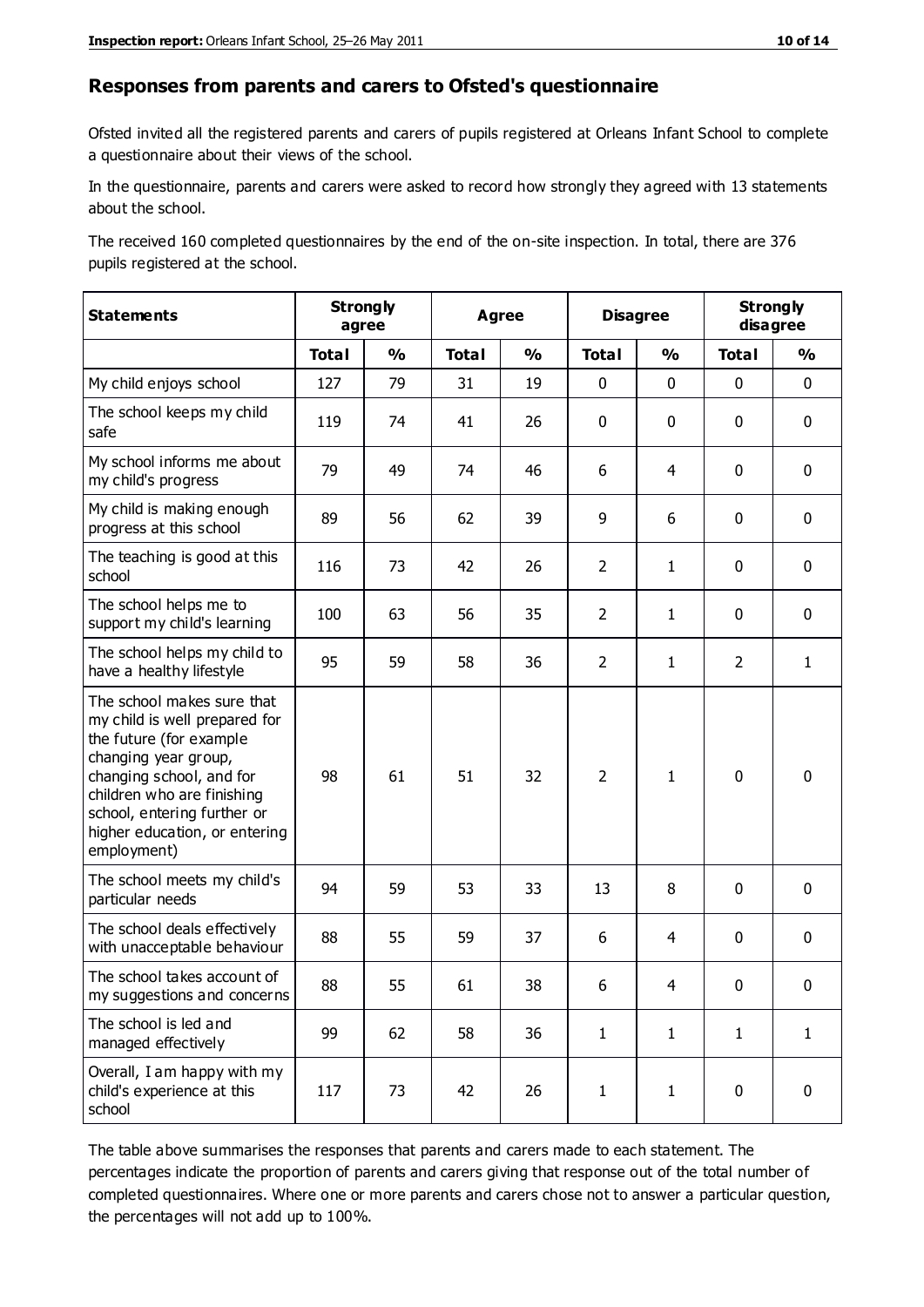## **Glossary**

| Grade   | <b>Judgement</b> | <b>Description</b>                                                                                                                                                                                                            |
|---------|------------------|-------------------------------------------------------------------------------------------------------------------------------------------------------------------------------------------------------------------------------|
| Grade 1 | Outstanding      | These features are highly effective. An outstanding school<br>provides exceptionally well for all its pupils' needs.                                                                                                          |
| Grade 2 | Good             | These are very positive features of a school. A school that<br>is good is serving its pupils well.                                                                                                                            |
| Grade 3 | Satisfactory     | These features are of reasonable quality. A satisfactory<br>school is providing adequately for its pupils.                                                                                                                    |
| Grade 4 | Inadequate       | These features are not of an acceptable standard. An<br>inadequate school needs to make significant improvement<br>in order to meet the needs of its pupils. Ofsted inspectors<br>will make further visits until it improves. |

#### **What inspection judgements mean**

#### **Overall effectiveness of schools**

|                       | Overall effectiveness judgement (percentage of schools) |      |                     |                   |
|-----------------------|---------------------------------------------------------|------|---------------------|-------------------|
| <b>Type of school</b> | <b>Outstanding</b>                                      | Good | <b>Satisfactory</b> | <b>Inadequate</b> |
| Nursery schools       | 46                                                      | 48   | 6                   |                   |
| Primary schools       | 6                                                       | 47   | 40                  | 7                 |
| Secondary schools     | 12                                                      | 39   | 38                  | 11                |
| Sixth forms           | 13                                                      | 42   | 41                  | 3                 |
| Special schools       | 28                                                      | 49   | 19                  | 4                 |
| Pupil referral units  | 14                                                      | 45   | 31                  | 10                |
| All schools           | 10                                                      | 46   | 37                  |                   |

New school inspection arrangements were introduced on 1 September 2009. This means that inspectors now make some additional judgements that were not made previously.

The data in the table above are for the period 1 September 2010 to 31 December 2010 and are consistent with the latest published official statistics about maintained school inspection outcomes (see **[www.ofsted.gov.uk](http://www.ofsted.gov.uk/)**).

The sample of schools inspected during 2010/11 was not representative of all schools nationally, as weaker schools are inspected more frequently than good or outstanding schools.

Percentages are rounded and do not always add exactly to 100.

Sixth form figures reflect the judgements made for the overall effectiveness of the sixth form in secondary schools, special schools and pupil referral units.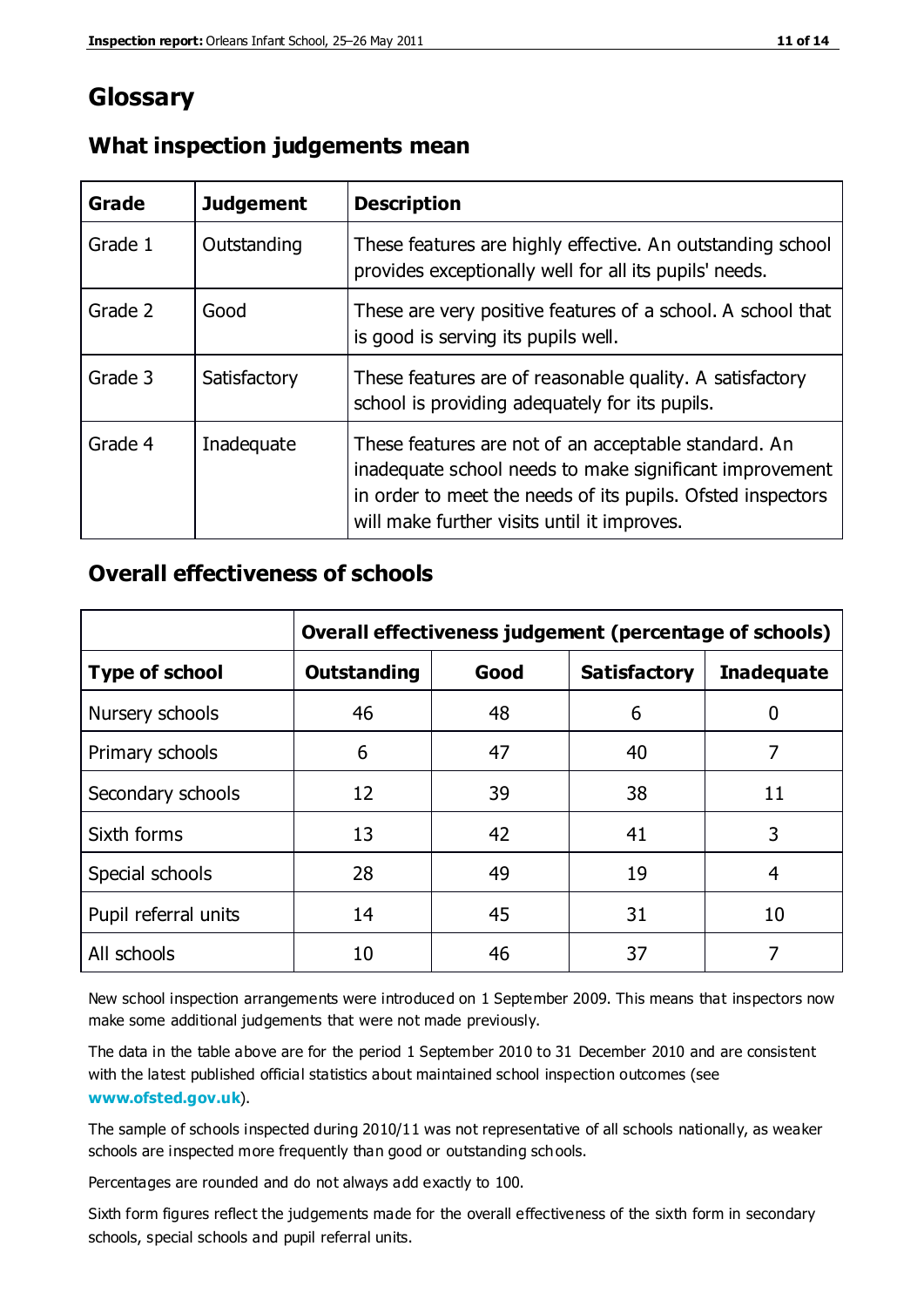## **Common terminology used by inspectors**

| Achievement:               | the progress and success of a pupil in their learning,<br>development or training.                                                                                                                                                          |
|----------------------------|---------------------------------------------------------------------------------------------------------------------------------------------------------------------------------------------------------------------------------------------|
| Attainment:                | the standard of the pupils' work shown by test and<br>examination results and in lessons.                                                                                                                                                   |
| Capacity to improve:       | the proven ability of the school to continue<br>improving. Inspectors base this judgement on what<br>the school has accomplished so far and on the quality<br>of its systems to maintain improvement.                                       |
| Leadership and management: | the contribution of all the staff with responsibilities,<br>not just the headteacher, to identifying priorities,<br>directing and motivating staff and running the school.                                                                  |
| Learning:                  | how well pupils acquire knowledge, develop their<br>understanding, learn and practise skills and are<br>developing their competence as learners.                                                                                            |
| Overall effectiveness:     | inspectors form a judgement on a school's overall<br>effectiveness based on the findings from their<br>inspection of the school. The following judgements,<br>in particular, influence what the overall effectiveness<br>judgement will be. |
|                            | The school's capacity for sustained<br>improvement.                                                                                                                                                                                         |
|                            | Outcomes for individuals and groups of pupils.                                                                                                                                                                                              |
|                            | The quality of teaching.                                                                                                                                                                                                                    |
|                            | The extent to which the curriculum meets<br>pupils' needs, including, where relevant,<br>through partnerships.                                                                                                                              |
|                            | The effectiveness of care, guidance and<br>support.                                                                                                                                                                                         |
| Progress:                  | the rate at which pupils are learning in lessons and<br>over longer periods of time. It is often measured by<br>comparing the pupils' attainment at the end of a key                                                                        |

stage with their attainment when they started.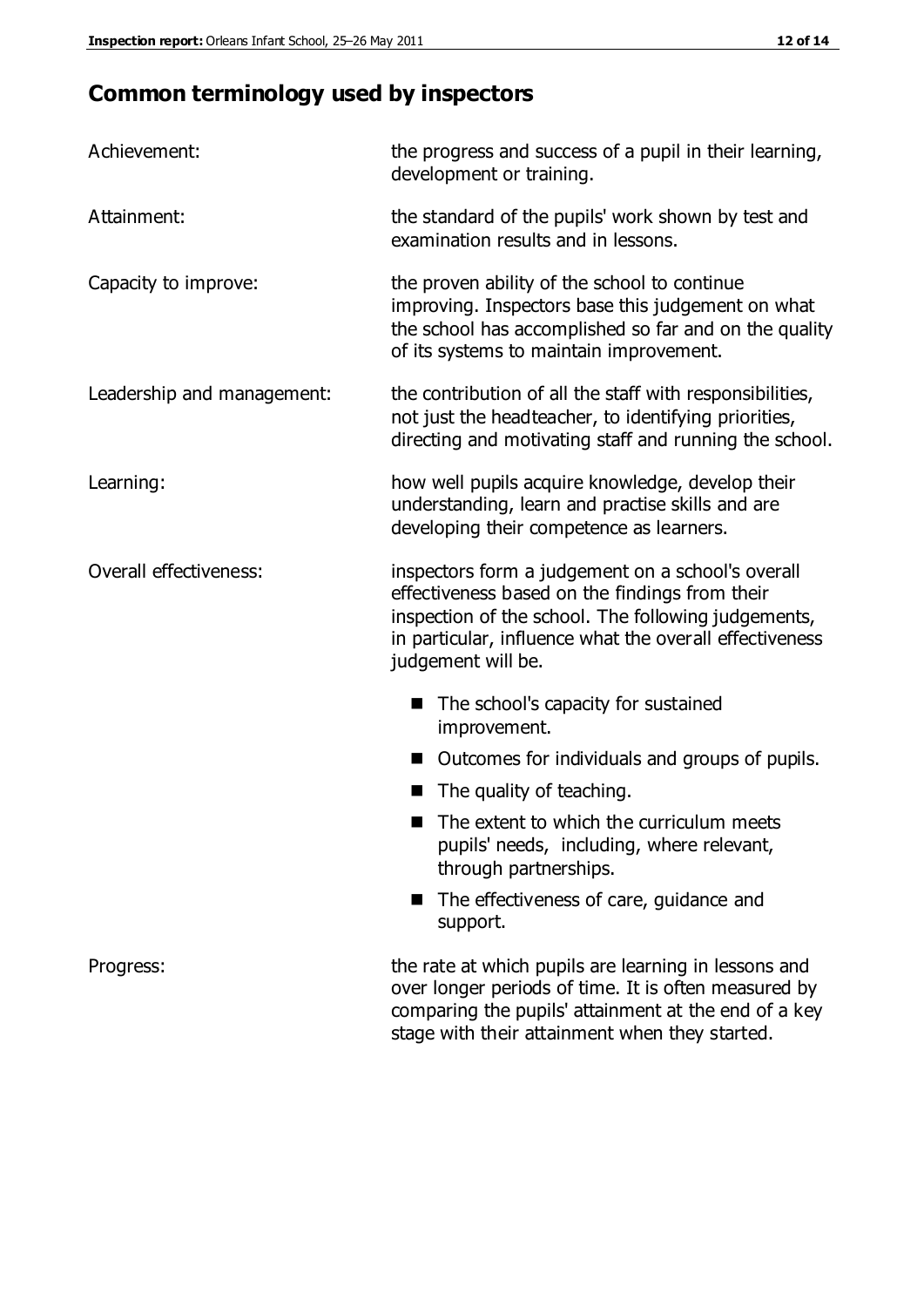### **This letter is provided for the school, parents and carers to share with their children. It describes Ofsted's main findings from the inspection of their school.**

27 May 2011

#### Dear Pupils

#### **Inspection of Orleans Infant School, Twickenham, TW1 3EN**

Thank you for talking to us and showing us your work when we visited your school. We were pleased to hear how tremendously you enjoy coming to school and that your teachers plan lots of interesting things for you to do and get involved in. You get on extremely well with one another and your behaviour around school is super. You have an excellent understanding of how to be safe and lead a healthy lifestyle. We agree that there are many interesting clubs and activities to get involved in. We understand why you think the adults are very good at helping to make you feel really safe and cared for.

Your school is outstanding. The curriculum planned for you meets your needs extremely well. Teachers help you to make excellent progress in your work and achieve high standards. The leaders in your school run it exceptionally well. They know just what needs to be done to make your school better. In order to help you always make the best progress, we have asked the adults at your school to work on one thing.

■ Make sure all your lessons are as challenging as the best ones and you always know just what to do next to improve your work.

You can all help by continuing to be kind and considerate to one another and always following the advice teachers give you on how to improve your work. Thank you again for helping us with our work.

Yours sincerely

Jacqueline Marshall

Lead inspector